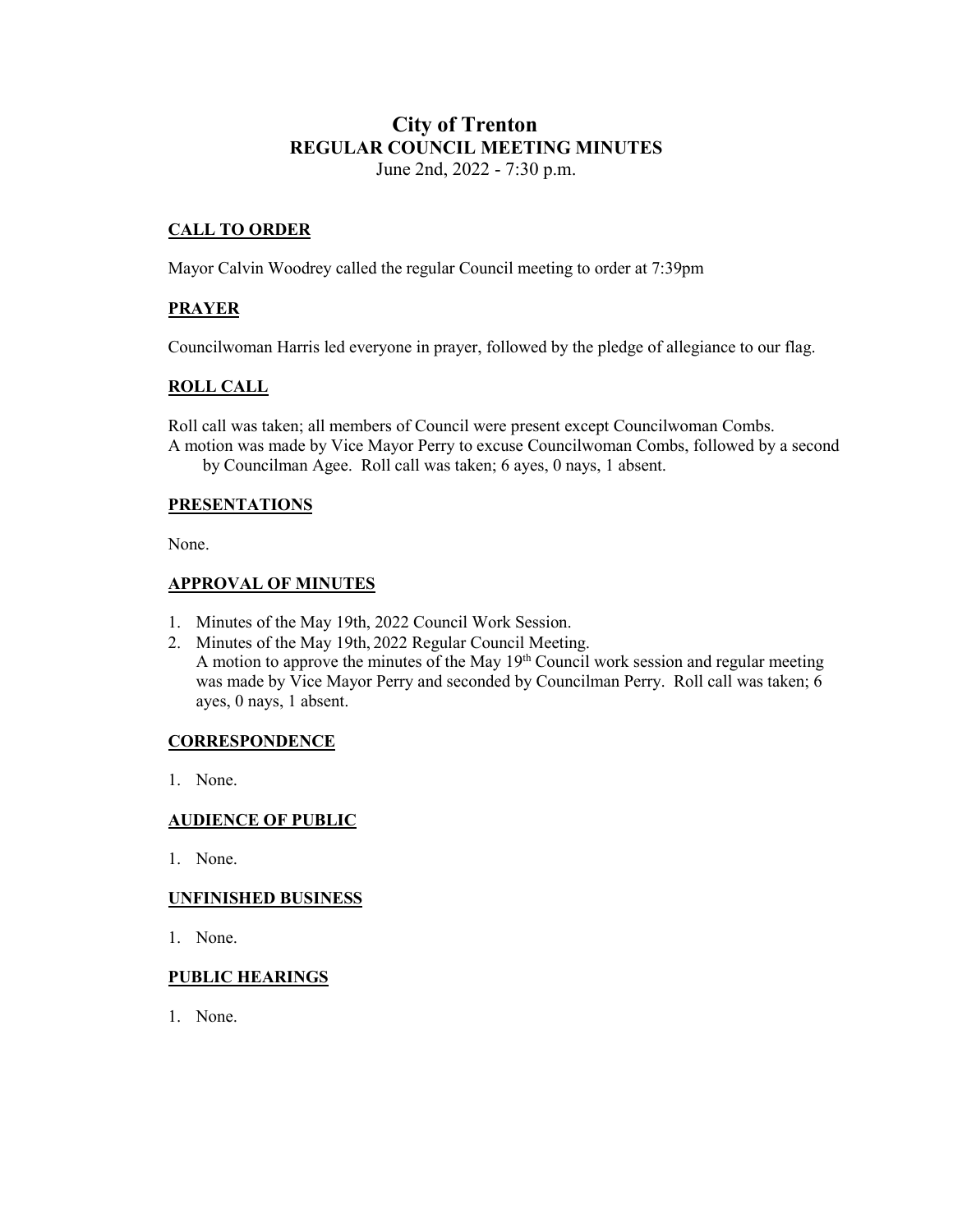#### **NEW BUSINESS**

1. None.

# **LEGISLATION**

1. AN ORDINANCE AMENDING CHAPTER 620 FARM ANIMALS OF THE CODIFIED ORDINANCES OF THE CITY OF TRENTON, OHIO **(First Reading, Refer to Planning Commission)**

City Attorney Nick Ziepfel read the ordinance in full.

 Kim Schutt a member of our community stated that she appreciated Council considering this change as she looks forward to preparing her family for the future, starting with being able to provide fresh eggs for her family. A motion to refer this legislation to the planning commission was made by Vice Mayor Perry, followed by a second by Councilwoman Montgomery. Roll call was taken; 6 ayes, o nays, 1 absent.

2. A RESOLUTION ACCEPTING THE ANNEXATION OF CERTAIN TERRITORY TO THE CITY OF TRENTON OHIO, PURSUANT TO AN ANNEXATION PETITION FILED WITH AND GRANTED BY THE BOARD OF COUNTY COMMISSIONERS OF BUTLER COUNTY, OHIO, AS PROVIDED FOR IN OHIO REVISED CODE SECTION 709.023 **(First Reading)**

City Attorney Nick Ziepfel read the resolution in full, the next reading will be at the June 16<sup>th</sup> Council meeting.

3. AN ORDINANCE TO ACCEPT, MODIFY, OR REJECT THE FINAL PLAT (Record Plat) FOR HENRY'S ACRES BEING A REPLAT OF PART OF LOT 1741, SITUATED IN CONGRESS LANDS WEST OF THE MIAMI RIVER, SECTION 6, TOWN 1, RANGE 4, CITY OF TRENTON, BUTLER COUNTY, OHIO, AND DECLARING AN EMERGENCY. **(First Reading, Suspend Reading)**

City Attorney Nick Ziepfel read the ordinance in its entirety. A motion to suspend the rules and to vote on items 3, 4, and 5 under legislation this evening was made by Vice Mayor Perry, seconded by Councilwoman Harris. Roll call was taken; 5 ayes, 1 nays, 1 absent. A motion to accept item 3 was made by Vice Mayor Perry, followed by a second by Councilwoman Harris. Roll call was taken; 5 ayes, 0 nays, 1 absent, 1 abstain.

A motion to modify items 4 and 5 under legislation correcting section 1 to read Henry's Acres Subdivision was made by Vice Mayor Perry and seconded by Councilman Agee. Roll call was taken; 6 ayes, 0 nays, 1 absent.

4. A RESOLUTION TO ACCEPT A PERFORMANCE BOND FROM ALUM CLIFF INDUSTRIES, LLC., FOR CITY APPROVED SITE WORK CONSTRUCTION OF THE HENRY'S ACRES SUBDIVISION, CITY OF TRENTON, BUTLER COUNTY, OHIO. **(First Reading, Suspend Reading)**

City Attorney Nick Ziepfel read the resolution in its entirety with correction in section 1. A motion to accept was made by Vice Mayor Perry, followed by a second by Councilwoman Harris. Roll call was taken; 5 ayes, 0 nays, 1 absent, 1 abstain.